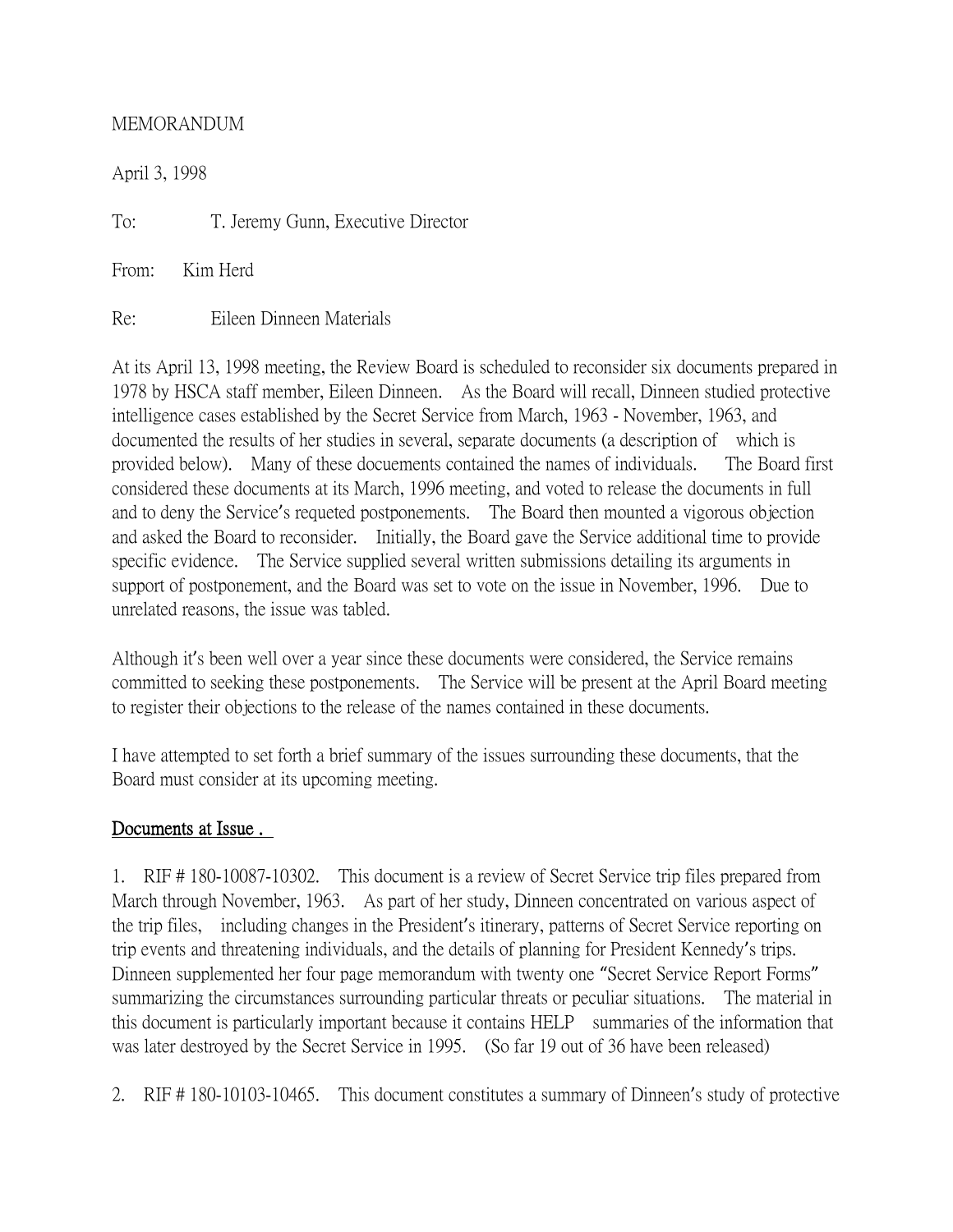cases established by the Secret Service from March 1963 - November 1963. Dinneen's purpose was to analyze threat criteria used by the Secret Service before the assassination. Her report was based on her review of 413 cases, and evaluated both sources of threat information relayed to the Secret Service from other agencies and the categories of persons considered threatening to the President. (According to Joan, 54 out of 89 have been released).

3. RIF # 180-10065 - 10379. During the course of Dinneen's research, she prepared single sheets summarizing information from Secret Service "threat" files. These individuals came to the attention of the Secret Service either through references from other agencies, by virtue of the individuals direct contact with the White House, or through anonymous tips from the public.

4. Item # 1 from Dinneen's Personal Materials. This consists of a Memorandum regarding Secret Service Protective Cases. (Seeking postponement of ninety names)

5. Item #2 from Dinneen's Personal Materials. Secret Service Index File and Commission Documents: U.S. Archive. (Seeking postponement of 35 names)

6. Item #9 from Dinneen's Personal Materials. Document #006256 re: Briefing Papers (Seeking postponement of one name)

# BACKGROUND AND SEQUENCE OF EVENTS:

The first three documents were first identified in the fall of 1995. At that time, the Secret Service reviewed them and requested multiple postponements, based on the names of the individuals listed in the reports. In a letter dated January 4, 1995, the Secret Service set forth its requested postponements as 6(3) and some 6(5). The Board voted to release these documents in full at its March 18-19, 1996 Board meeting, rejecting the Service's requested postponements. Upon learning of the Board's vote, the Service urged the Board to reconsider. In a letter dated April 15, 1996, the Secret Service argued that most of the individuals named in the Dinneen materials had no relation to the assassination. Essentially, the Service argued that release of these names would violate the individuals' privacy and compromise Secret Service's protective techniques while not enhancing the historical record. The Board considered the Service's arguments at its April 16-17 meeting, and agreed to delay the release of the Dinneen materials for sixty days in order to give the Secret Service more time to provide additional information. At that time, the Board also rescinded its vote to release these documents, and published this in the Federal Register on May 1, 1996. In making this determination, the Board informed the Secret Service that it wanted more information about whether the individuals listed on the threat sheets were living or dead, as well as any other evidence which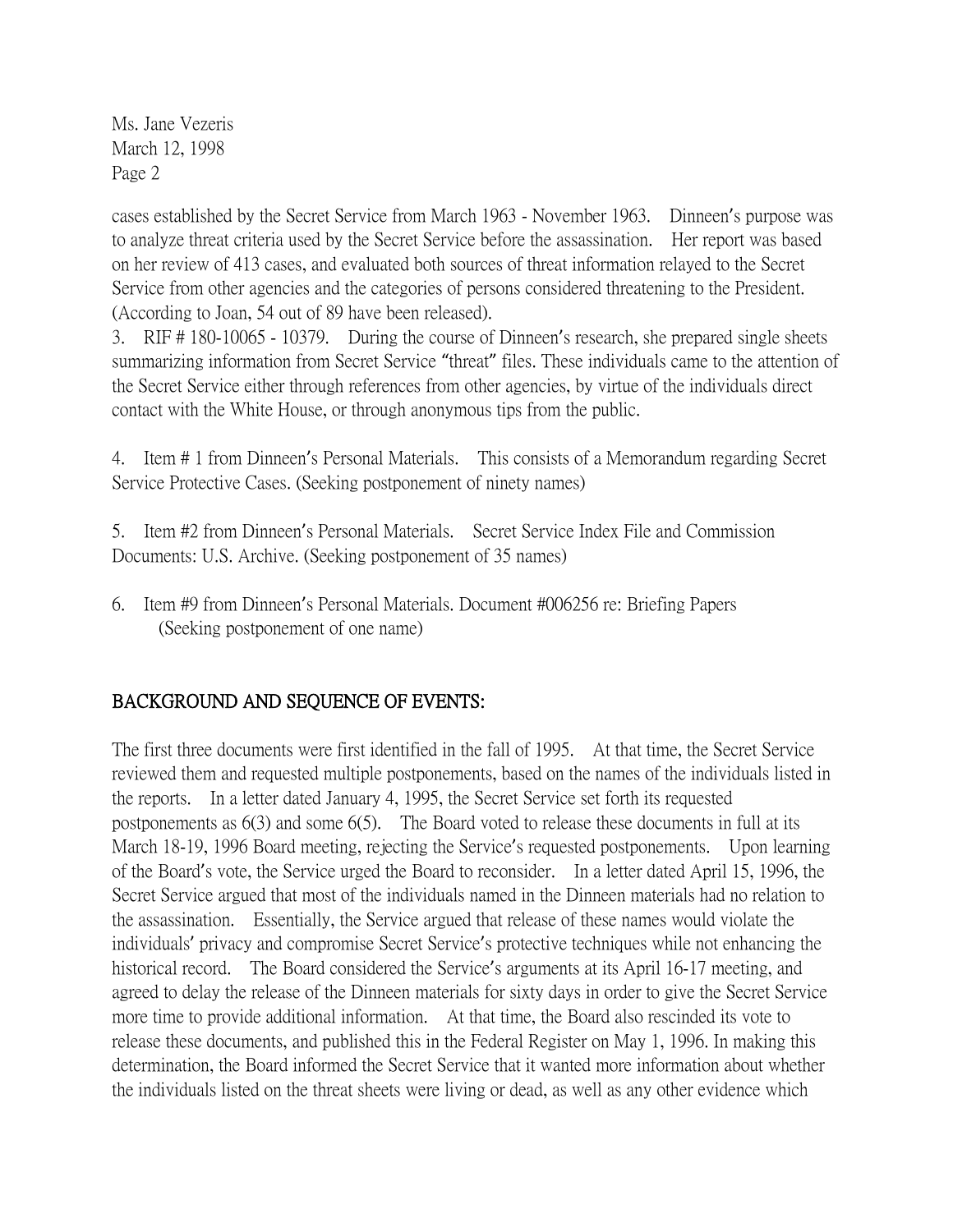would provide further support to the Service Board set forth its Immediately thereafter, the Service contactvoting to the Secret Service's arguments concerning invasion of privacy.

On June 24, 1996, the Secret Service sent us a letter stating that they agreed to release all of the information contained within the Dinneen materials, except for the names of the individuals. They made an exception where the individual was in any way related to the investigation of the assassination of President Kennedy. The Board continued to assert postponements based on invasion of privacy, and based on how it would impact their relationship with the mental health treatment community. The Board considered the Service's arguments and again decided to give them additional time to present additional evidence. In our letter to the Service dated July 22, 1996, we asked that the Service provide us with specific evidence to support their claim that an individual's privacy interest would be violated as a result of release or that an identifiable person from the mental health community supplied information on a target. We also asked them for any evidence of a confidential relationship between either an individual named and an identifiable member of the mental health community, or (b) between an individual mental health professional and a government agent in those cases where any kind of mental health issue is mentioned in the document. In our letter, we pointed out that there were 115 threat sheets that included references to mental health issues and implied involvement by a mental health professional. Of the names on this list, 41 also appeared on Dinneen's memo. It should also be noted that at this meeting, the Board had its first opportunity to consider the materials from Dinneen's personal collection (Numbers 4-6 listed above). The Board designated these as "assassination records" and informed the Service.

The Service requested additional time, and ultimately submitted a written argument in letter form, dated November 13, 1996 - the basic points of which are summarized below. Before the Board could consider these arguments, the entire issue of the Dinneen materials was tabled.

Additionally, the Service made an effort to determine which, if any of the subjects, were deceased. In those cases where they were deceased persons and they were just seeking a postponement based on Sec. 6(3). Other cases where they were seeking postponements based on Sec. 6(3).........

Although it has been well over a year since these issues were considered by either the Board or the Service, the Service is continuing to request postponements. The Service will present oral comments at the Board's next meeting. I expect that their arguments will mirror those set forth in their letter of November 13, 1996. While they have been given the opportunity to present additional evidence, they are apparently electing to rest on their previous arguments.

### Secret Service**'**s Arguments: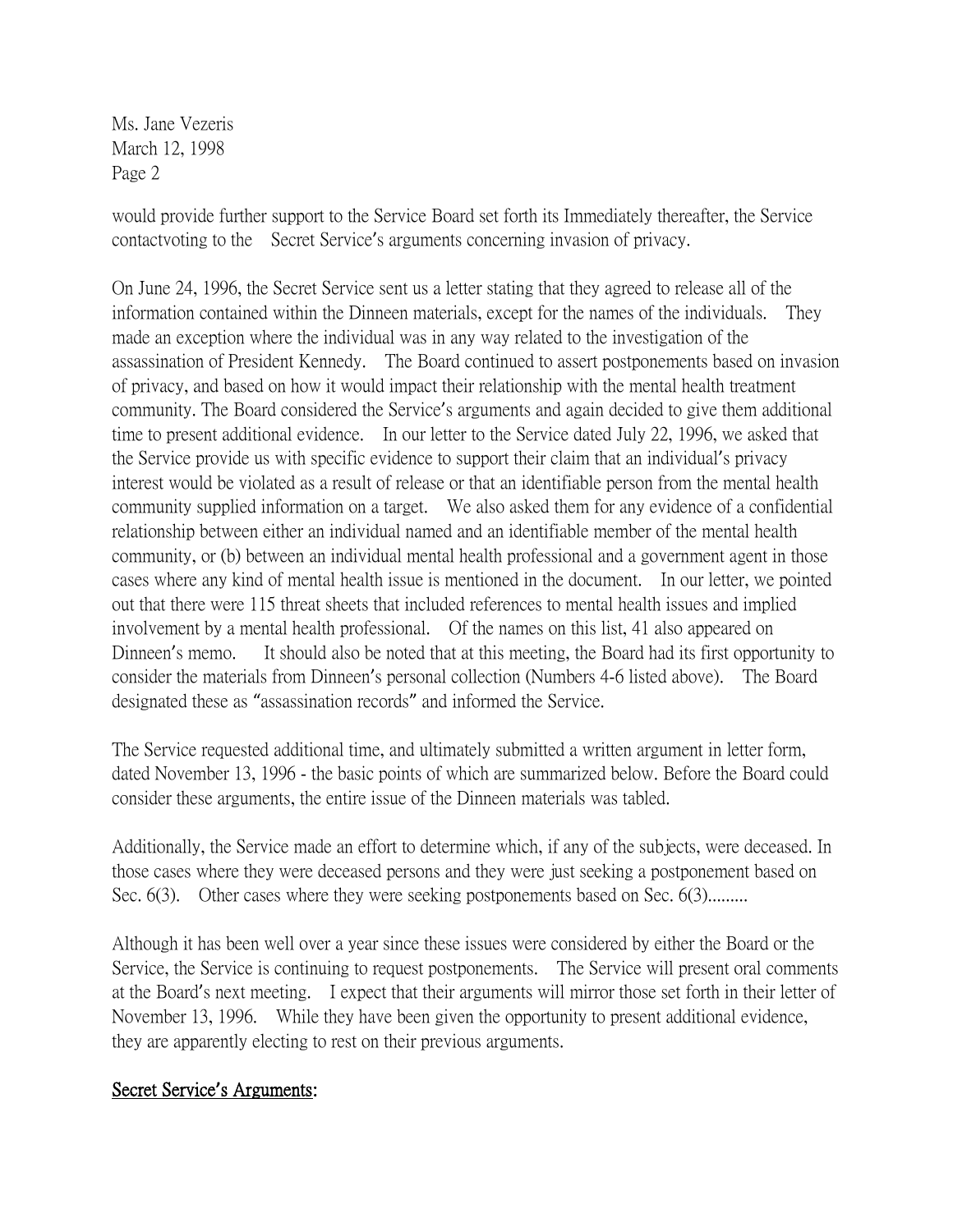In their first letter, they argued that the purpose of Dinneen's survey was to "evaluate how the Service handled threatening individuals and to discover what criteria was used in determining whether or not a person constituted a threat. The Service stressed the fact that the majority of these individuals had no tie whatsoever to the JFK assassination investigation. Gave examples of mentally ill people, delusional people, people who were clearly confined or incarcerated during the period of assassination, results of a joke, ."Finally, an inordinately high percentage of PI files, in comparison to other criminal investigatory records, concern subjects with mental health histories, and do jot substantiate any criminal conduct. ...Because of the sensitivity of the material found within these records, the Secret Service places a high premium on protecting these records from access, even by the law enforcement community. They acknowledged that Dinneen's study had public value, but argued that the release of names did not add any value. Didn't add value then, doesn't provide value now. The Service also argued that it would stand to lose a significant investigative aid by jeopardizing its relationship with the mental health community, and others who provide often critical and sensitive information about individuals who may pose a risk of harm to our protectees.

They also objected to trying to find out if people were dead or alive, since it would necessitate them contacting neighbors, associates, etc., and the subject. They argued that focusing Secret Service attention on these subjects at this point in time, could in certain cases, rekindle a direction of interest in the Secret Service and/or in our protectees.

#### 1. Release of the Records Constitutes an Invasion of Privacy

- The information sought for release constitutes an invasion of privacy - includes data that would be considered potentially stigmatizing, embarrassing, and/or pejorative....disrupting individuals' quality of life.

- USSS cites case law, State constitutions, statutory codes, etc.
- Focuses on the fact that many of the information they obtain is Quickly obtained, and is unsubstantiated, resulting in Such comments as "harmless mental case" "addict" and "Apparent mental condition."

- Because of the exigency of assessing potential threatening behavior, there is a need for the Secret Service to make inquiry about even non-criminal unusual incidents or inappropriate behavior when it occurs in proximity, both in time and place, to a visit. Therefore, trip files may contain data on individuals who may not subsequently be found to be a threat to the safety of the President. For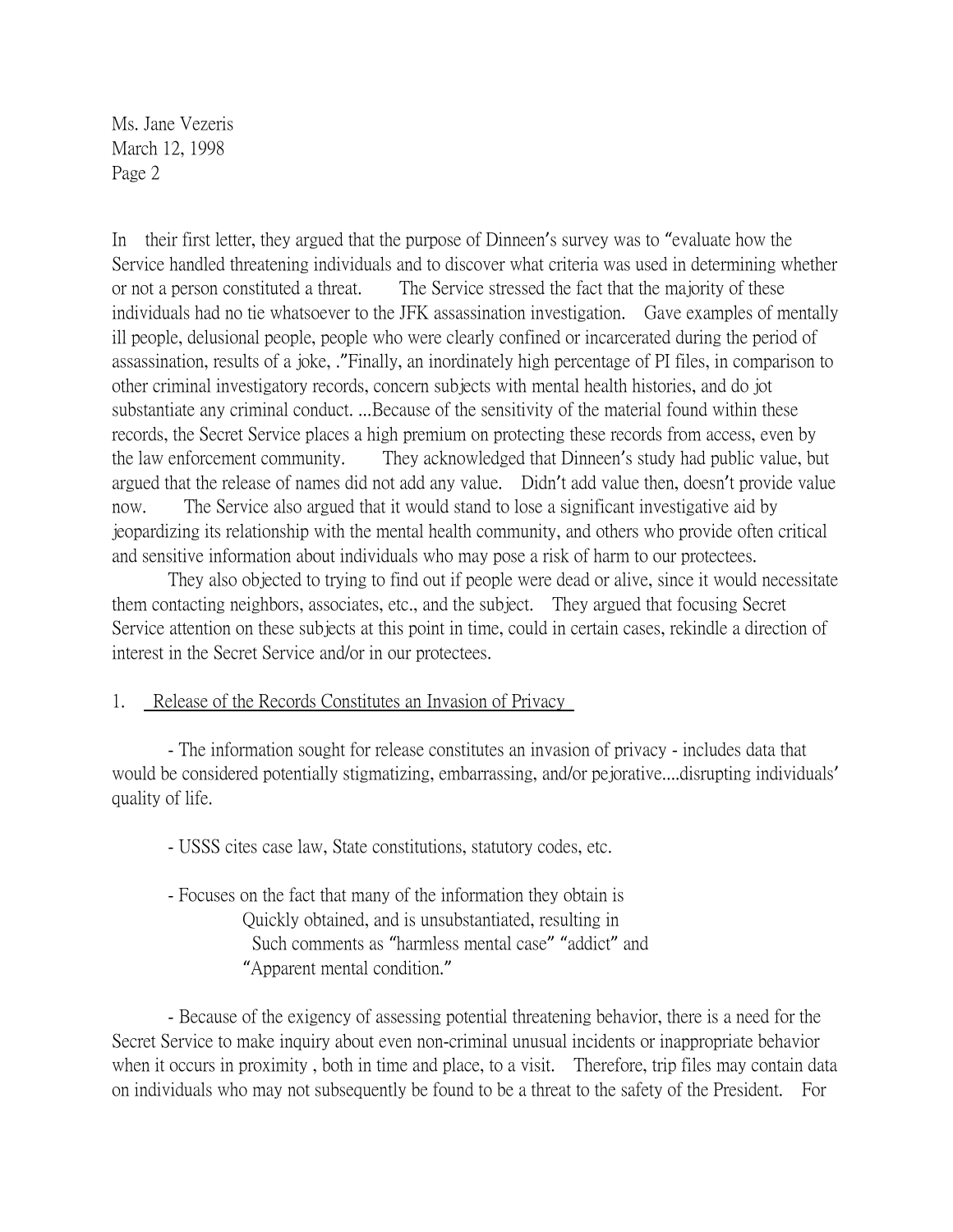example, Ms. Dinneen's memorandum includes a reference to two individuals who headed the PLM (Progressive Labor Movement,.....because the PLM intended to demonstrate at a hotel to be visited by the President on May 23, 1963.

- Cites recent attention to issues of protecting medical and psychiatric information. (Medical Records Confidentiality Act) (Bennett Bill) - requirements for written consent procedures. Also cites a Supreme Court case which affirmed the confidentiality of mental health information and extended the psychotherapist patient privilege to the federal courts (Jaffee v. Redmond)

### 2. Invasion of Privacy Outweighs Interest in Disclosure

The Service cites the following three categories:

1. Legal policy - The Service argues that the mental health information must be directly pertinent to the issue in controversy and it must contribute to logically proving a material fact. Cites concept of state statutes that protect this information. "Typically, privileged communications and confidential records statute uphold the principle of patient confidentiality such that no access whatsoever tom ental health or drug or alcohol treatment information is permitted unless certain explicit criteria can be met."

- Here, a legitimate public interest does not exist, and therefore, privacy and confidentiality must not be suspended.

- Essentially, the information must be directly pertinent to the issue in controversy and it must contribute to logically proving a material fact.

- Disclosure of subject names does not satisfy these recognized limits to privacy rights.

#### Informed Consent Procedures

- Today, most of USSS' access to mental health information comes through Via Informed Consent.
- Any disclosure of the medical/psychiatric records information beyond that Which was explicitly authorized the patient under informed consent would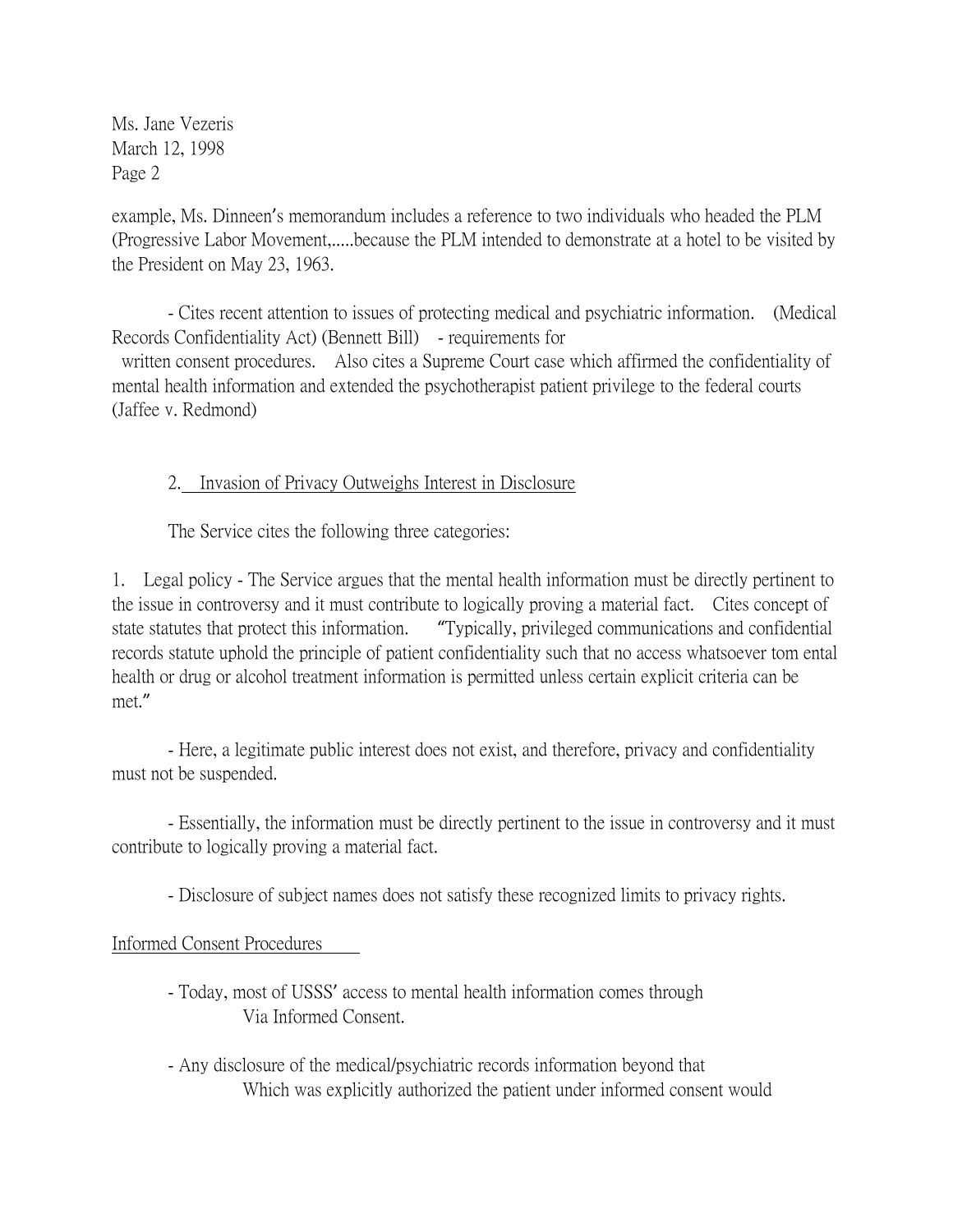constitute a violation of the subject's rights to privacy, confidentiality, and informed consent.

- It would violate patient's privacy and confidentiality rights
- It would constitute a breach of trust with the mental health provider who Disclosed the information.
- USSS' re-release of this information could be interpreted as a violation Of the mental health professional's right to invoke privileged communication

- The informed consent forms restrict the consent to a specifically named individual or institution.

## Limited Public Interest

- Does not meet the "compelling interest in prompt public disclosure" Prong of our statute.

- Here, pursuant to 6(3), the invasion of privacy clearly outweighs the public's interest in disclosure of these names.

The identification of these names added no value to the results of Ms. Dinneen's research in 1978, nor does it provide historical value now.

- Because of stigma associated with this type of information, it would be legally and ethically inappropriate to release this information

III. Release would compromise an understanding of confidentiality between the SS and the Mental Health community and jeopardize our ability to partner with that community in addressing the mentally ill.

- Asserting 6(4) and 6(5) postponements.

- Will set us back in our work to foster trust with the Service and the mental health community.

- It has taken many years of strategic planning and hard work to foster the trust that has developed between the Service and the mental health community.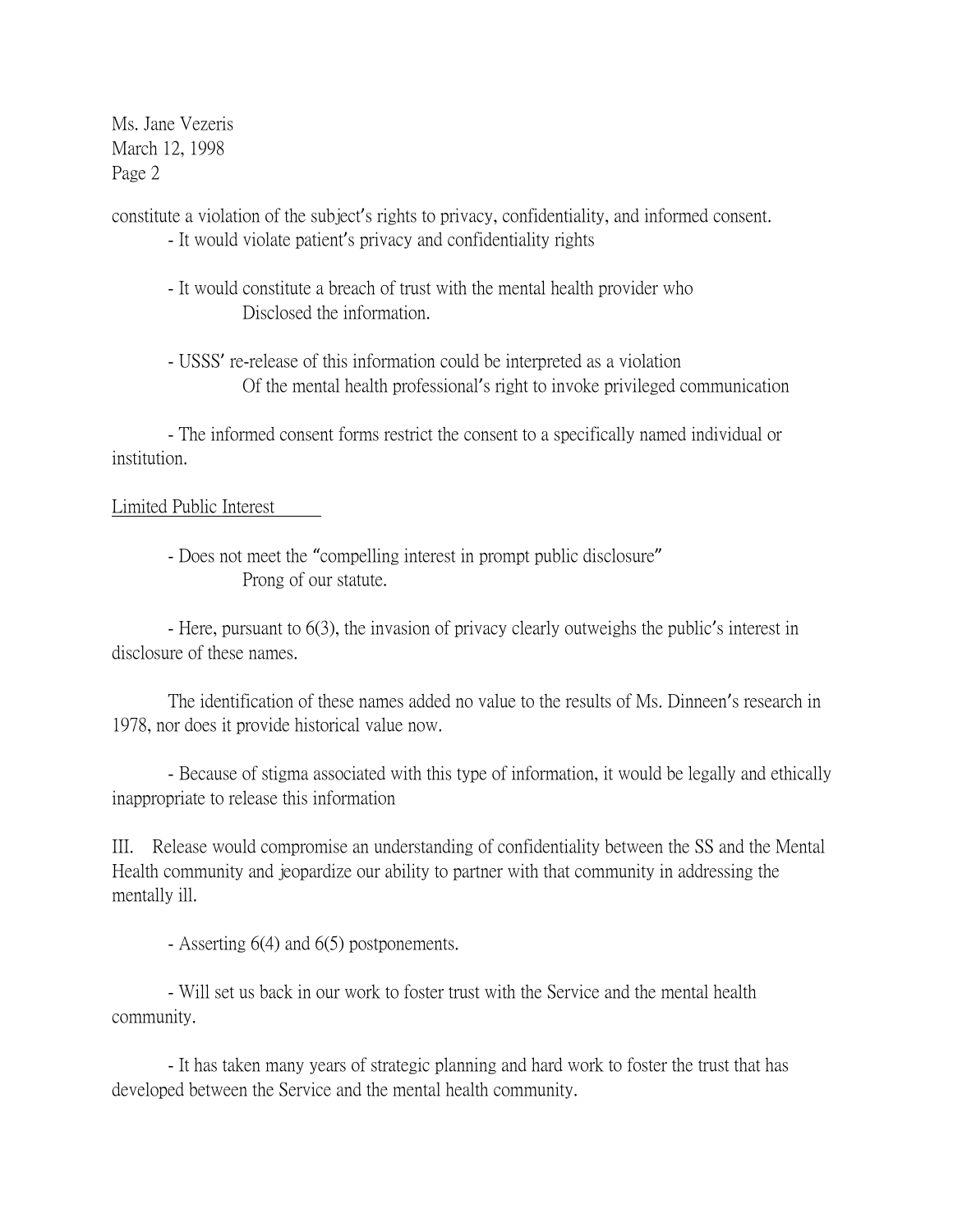- The disclosure will violate the understanding of confidentiality currently requiring protection between the SS and the mental health community. Our argument under (6) (4) does not hinge on the particulars of any possible agreements that were made in 1963.

- IF the USS didn't give clear and convincing assurances of confidentiality, we would never get this information from mental health providers.

- A confidential relationship is regularly cultivated at the field office level and those ties are strengthened through various national efforts initiated and supported at the headquarters level.

- Release of information would damage the relationship between the Secret Service and the mental health and behavioral sciences communities, compromising our ability to receive vital data on protective intelligence subjects.

- Would "challenge" the USSS's credibility, and I impede their ability to collaborate on operationally important risk assessment research.

- The access we enjoy is a direct result of the care our personnel have exhibited at Headquarter and field levels to safeguard this information.

- If this information is released, it will cause the information providers to mistrust any future implied or expresses assurances and thereby interfere with the acquisition of essential information that we have been receiving due to our techniques.

- Service is sensitive to anticipated reaction by public and professional association groups should public disclosure of personal, confidential information ensue. (Cites several letters from several mental health doctors)

- Will have a chilling effect on our ability to ensure information providers that the information they provide to us will be safeguarded.

- Cites reactions to the proposal of the Bennett Bill as a proxy for public and professional group reactions should the names and information in question be released to the public. Many professional organizations thought it was too weak and thus dangerous for privacy and confidentiality issues. (ACLU, APA and ApA voiced opposition) (See also , study prepared by Dr. Margaret Coggins, chief of Research Section, Intelligence Division of Secret Service: "Relationships between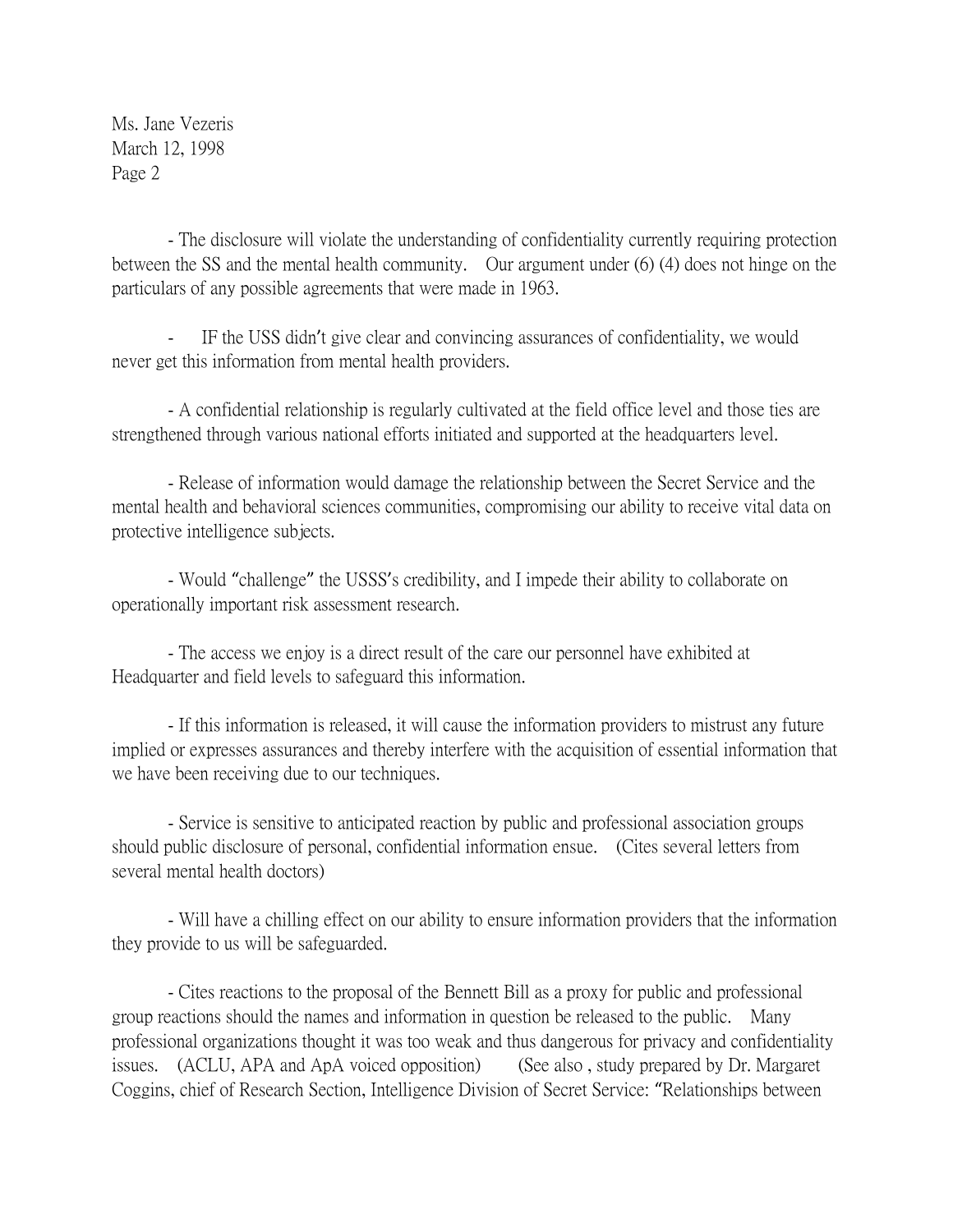the Secret Service and the Mental Health and Behavioral Sciences Communities."

. NOTE: Service compiled a list of who was living and who was dead, and among the dead, whom they still wanted to postpone.

## COUNTER ARGUMENTS

1. The Board can vote to open one of her contested memos because the Service has now released all the information Dinneen summarized. The Board could consider requesting both the computer printouts viewed by Dinneen and the raw files on which the computer printouts were based. 1. The JFK Act presumes that the documents at issue are "assassination records" because of Eileen Dinneen's identification of them in her study of Secret Service records and in her capacity of working with the HSCA.

2. The Secret Service argues that many of the individuals named in the Threat Sheets weren't associated in any way with the mental health community. The Board could redefine ways in which more of the names could be released beyond those the Service has already agreed to release. Some of the names have already been identified in other Secret Service records that have been released, and have also been identified in FBI reports that have been released.

3. The Service's 6(5) arguments fail for several reasons: 1. The fact that the Secret Service obtains information from the mental health community, has already been revealed in the Thomas Vallee and John Warrington files. Both of these files contain detailed psychiatric information.

- The Secret Service agents have already referred to this technique of gathering information from mental health providers, in their HSCA interviews.

- In view of privacy, the Secret Service is already willing to release the names of individuals who were associated the assassination - hence they are already descending down that slippery slope of violating privacy for individuals.

- Plus - they have agreed to release the text, and this in effect, admits that they receive information from mental health providers. Frequently, the information obtained by mental health providers is clearly identifiable by virtue of the text.

3. Secret Service fears a chilling effect on its relationship with the mental health community. However, none of the documents at issue mentions the name of a doctor or member of the mental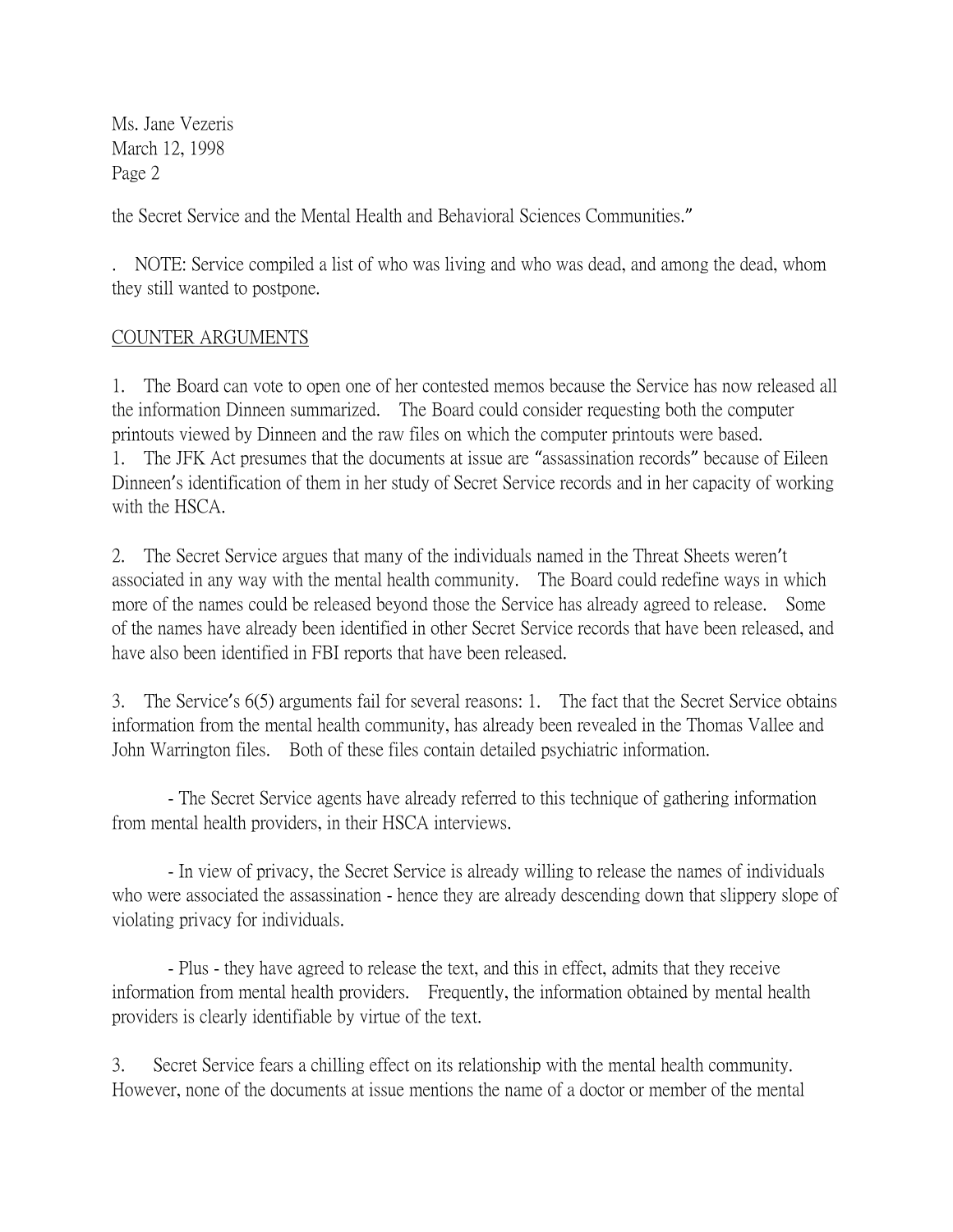health community. Only target names appear, with a few exceptions (I need to check this out)

4. The types of people the service were investigating is important for the historical record. It shows what sorts of people they were spending their investigative resources on.

5. The Service is not the one releasing this information - we are.

6. The Secret Service destroyed protective surveys that one of Dinneen's memos describes (RIF # 180-10087-10302) Thus, her information is the only remaining source revealing the content of the proactive surveys, and that memo should be release in full. Among the files destroyed,

- Box 5: 38 folders (3-18-63 to 9-24-63)
- - Box 2 (7 folders March November, 1963 )
	- Other places Folder #5 January June, 1963)
	- Other places Folder #6 July November, 1963
	- Sheraton Park Hotel Folder #3 1963
	- Shoreham Hotel 5-15-62 5-9-63
	- Statler Hilton hotel folder #3 1963
	- State Department Folder #33 Theatres

They argue that the fact that someine is identified by name in a protective survey, does not mean tha the person should lose all privacy rights.

7. Won't really deter the mental health community from providing this information - they have a duty to warn, and are probably protected in such an instance..

8. This JFK Act is unique and trumps all other statutes - one time thing. Thus, it is unlikely tht the mental health community will view this as the Secret Service failing to protect its information - could even foster the relationship because the Service and the mental health community are on the same side as each other. This is supposed to be an all out effort to get records related to the assassiation.

9. They make much of the fact that had Eileen Dinneen never recorded names, it would not have been diminished. However, she did record the names. Thus, she thought it msut have been valuable to have the names.

10. Regarding Section 6(5) - Although they allude to protective techniques, none of this information is redacted in any documents - only the names are redacted. They have undermined their argument.